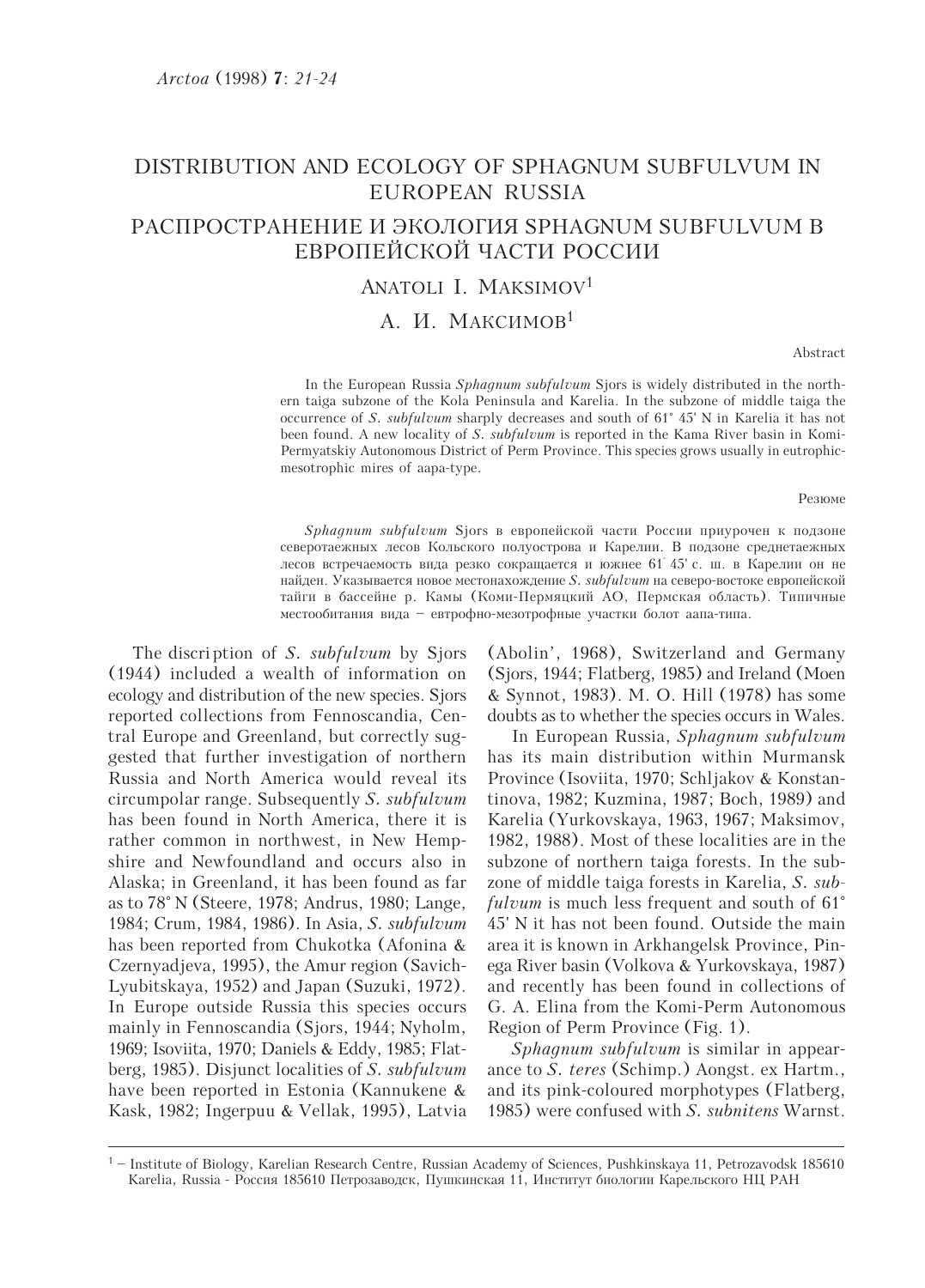

Fig. 1. Distribution of Sphagnum subfulvum Sjors in European Russia. Shading indicates the area where the species is rather common (dash-shading is basing on mostly literature data); solid circles – herbarium data; squares – literature data; open circle – disjunct locality in Pinega, asterisk – disjunct locality in Kama River basin.

and S. capillifolium (Ehrh.) Hedw. However S. *subfulvum* can be recognized by the following combination of characters: plants reddishbrown with a pinkish-violet shade of colour and slight metalic lustre. Stem leaves 1.17-1.30 mm, with broad border below; branch leaves with rather short and broad apex. Pores on the convex surface narrow, elliptical and bigger than in S. subnitens.

Ecological and phytocoenotic characteristics of *Sphagnum subfulvum* in Russia were discussed in several publications (Yurkovskaya, 1963, 1967; Maksimov, 1982; Volkova & Yurkovskaya, 1987). It grows usually in eutrophicmesotrophic sites in aapa mires, occurring in lawns, low ridges and hummock. It is often a dominant or subdominant, in the latter case iter-

mixing with S. warnstorfii Russ. and S. papillosum Lindb. Less frequently, S. subfulvum is found in small hollows between hummocks together with S. contortum K. F. Schultz, S. subsecundum Nees, Scorpidium scorpioides (Hedw.) Limpr. and Loeskypnum badium (Hartm.) Paul. In Karelia, S. subfulvum is found as a dominant in the following associations: Carex lasiocarpa+Molinia caerulea+ Baeothryon alpinum+S. subfulvum; Carex livida+C. chordorrhiza+Scheuchzeria palustris+S. subfulvum; Carex lasiocarpa+Molinia caerulea+ Menyanthes trifoliata+S. subfulvum; Pinus sylvestris f. litwinowii+Molinia caerulea+ Baeothryon caespitosum+S. subfulvum; Carex panicea+S. subfulvum. Communities dominated by *S. subfulvum* in the Arkhangelsk Region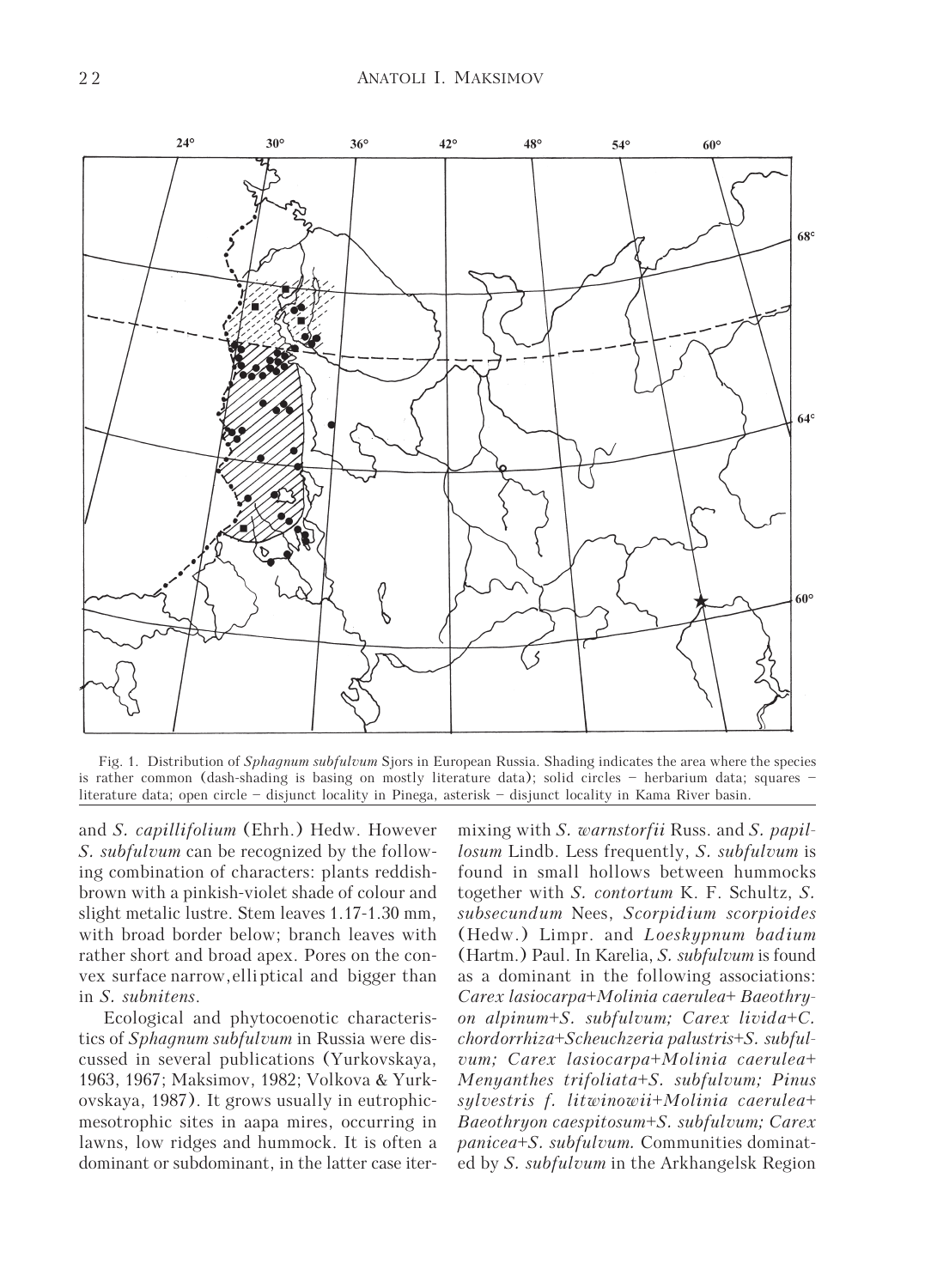(Volkova, Yurkovskaya, 1987) are referred to the association Carex limosa+S. subfulvum.

The chemical characteristics of the habitats in which S. subfulvum is found in Karelia, at a level of 5-10 cm below the mire surface, are: pH  $(KCl)$  3.11-5.13, pH  $(H<sub>2</sub>O)$  4.1-6.3, ash content 5.2-6.8%, total base content 43.0-100 mmol/100 g, the degree of base saturation 67.4 - 81.0%, mobile form content K<sub>2</sub>O 50.0-375.5 and P<sub>2</sub>O<sub>5</sub> 2.4-16.2 % per 100 g of dry soil. The total content of some elements per dry soil is as follows: 1.24-2.23% CaO, 0.64-0.87  $\%$  MgO, 0.03-0.47% K<sub>2</sub>O and 0.04-0.16%  $P_2O_5$  (Maksimov, 1984). The above values agree with a depleted eutrophic (eutrophic-mesotrophic) type of nutrition. The samples were collected on mires of northern and middle taiga forests. The average dates of ten replications were gave. pH(KCl) was determined after extracting peat samples for one day in 1N KCl solution. The samples were analysed for element content by atomic absorption spectrometry (AAS-1) after the ash was treated with a mineral acid solution  $\rm HF+H_2SO_4$ . Sphagnum subful*vum* occurs at  $pH(H_2O)$  4.9-6.9 in Sweden (Sjors, 1944) and at  $\rm pH(H_{2}O)$  5.0-6.0 in Norway (Moen & Synnot, 1983).

#### SELECTED SPECIMENS EXAMINED

(if otherwise is not indicated, specimens are in Herbarium of the Institute of Biology in Petrozavodsk)

Karelia. North-taiga forest zone: Belomorsk District: mire Tiksha (Ronkonen 13. VIII. 1954); mire Severnoe Shuezerskoe (Maksimov 11.VII.1988; Kuznetsov 11.VII.1988). Kalevala District: mire Zapovednoe (Kozlova VIII.1971); mire Kentisuo (Elina 9.VIII.1972); mire Tyuryujarvi (Elina 3.VIII.1972); mire Kentikolmisuo (Elina 10.VIII.1972; Kuznetsova VIII.1972); mire Trassasuo (Elina 30.VII.1972); mire Zhosuo (Elina 11.VII.1972); mire Kentiyuksisuo (Kuznetsova 9.VIII.1972); mire Zigzagsuo (Kuznetsov 20.VII.1972); mire Amebasuo (Kuznetsov 23.VII.1973); mire Vedmina Metla (Kuznetsov 18.VII.1972; 18.VII.1973; Maksimova 10. VII; 13. VII. 1981). Kem District: mire near Ignatovaara (Yurkovskaya 23.VII; 27.VII.1964); mire in quarter N40 (Kozlova VII.1971); mire Shombasuo (Maksimov 28.VII.1986; Maksimova 2.VIII.1976; Kuznetsov VIII.1976); mire Lebyazhje (Maksimov 14.IX.1978; 23.VII.1979; Kuznetsov 16.VIII.1976); mire Rodnoe (Maksimov 8.IX.1978; 19.VII.1990; Kuznetsov 29.VII; 24.VIII.1976); mire Zapovednoe (Kuznetsov 19.VIII; 22.VIII.1976); mire Chudesnoe (Kuznetsov 2.VII.1977); mire Pavlosuo (Kuznetsov 15.VIII.1977); mire Vostochnoe (Kuznetsov 3.VII.1978). **Loukhi District:** mire near station Loukhy (Blagoveshchensky 1930); mire near Chernaya river (Elina 7.VIII.1957); mire near Sofporog (Yurkovskaya 25.VII.1957); mire near Kestenga, 15 km to S (Yurkovskaya 1.VIII.1957); mire near Ashtakhma lake (Yurkovskaya 5.VIII.1957); mire Sennoe (Kuznetsov 19.VII.1977); mire Lovuosuo (Kuznetsov 23.VII.1977); mire Ptichje (Kuznetsov 28.VII.1977); mire Sulkasuo (Kuznetsov 18.VII.1978); mire Sitnikovoe (Kuznetsov 27.VII.1989); mire Uzkoe (Maksimov 8.VII.1987; Stoikina 10.VII.1987); mire Velikolepnoje (Maksimov 17.VII.1987; Stoikina 17.VII.1987); mire Pribrezhnoe (Stoikina 14.VIII.1988); mire Mustasuo (Stoikina 23.VII.1989); mire Pirttisuo (Stoikina 25.VII.1989); mire near Chernaja Reczka (Maksimov 5.VII.1987); mire Chkalovskoe (Maksimov 16.VII.1987); mire Zybkoe (Maksimov 22.VII.1987); mire near Savankajarvi Lake (Maksimov 21.IX.1989); mire Ukonsuo (Kuznetsov 29.VI.1979); mire Kulisuo (Kuznetsov 9.VII.1982); Pyaozero, shore of lake Tukha (Maksimov 2.VII.1996). Muezersk District: mire near Lubosalma (Ramenskaya 11. VIII. 1948); mire near village Luvozero (Kozlova VII.1971); mire Kikulyasuo-2 (20.VII.1970). Segezha district: mire near Kochkoma (Yurkovskaya 28.VII.1962). Middle-taiga forest zone: Kondopoga district: mire Lan (Stoikina VIII.1973); mire Koppalasuo (Stoikina VII.1980); mire near Semcha river (Maksimov 28.VII.1980; Maksimova 18.VII; 21.VII.1980); mire Hongoyasuo (30.VII.1980; Maksimova 30.VII.1980); mire Syuvyalampi (Maksimova VII.1980); mire near village Yustozero (Ronkonen 1953); mire Salgoshildansuo (Djyachkova 17.VII.1989); mire Garvia (Kuznetsov 20. VIII. 1991). Medvezhyegorsk district: mire Kannuzh (Maksimova 16.VIII; 17.VIII.1978); mire Schelonichny mokh, Kizhy (28.VII.1991). Prionezhsky district: mire Molinievoe near Shuiskaya (Maksimov 20.XI.1986). Pryazha district: mire Nenazvannoe (Maksimov 17.V.1983; 2.VII.1986; 23.VII.1996; Kuznetsov 3.VIII.1983; 20.VIII.1984; Maksimova 26.VII.1993). Reserve territories: Paanajarvi national park: mire near lake Vaarakumpu (Maksimov 4.VII.1996). Reserve Kostomukshskii: mire Sulkasuo (Maksimov 6. VIII. 1991).

Murmansk Province. North-taiga forest zone: mire near Apatity (Schljakov 17.IX.1958, KPABG); mire near village Velmeshka (Payanskaya-Gvozdeva 8.VIII, 10.VIII, 16.VIII, 18.VIII.1980); mire near Porya Guba (Payanskaya-Gvozdeva 25.VII, 27.VII.1980); mire near village Umba (Boch 1985 KPABG); environs Apatity, mire near Imandra Lake (Kuzmina 1990); Kandalaksha Reserve, Island Velikii (Likhachov 16.VIII.1992 KPABG).

Archangelsk Province. North-taiga forest zone: mire Seb near village Valtevo (Yurkovskaya 26.VII, 31.VII.1977); Solovetsk Archi pelago, island Bolshaya Muksalma (Maksimov 2.VIII.1997).

Komi-Permyatskiy Autonomous District.Middletaiga forest zone: mire Bolshoe Kamskoe near village Dainy (Elina 5.IX.1976).